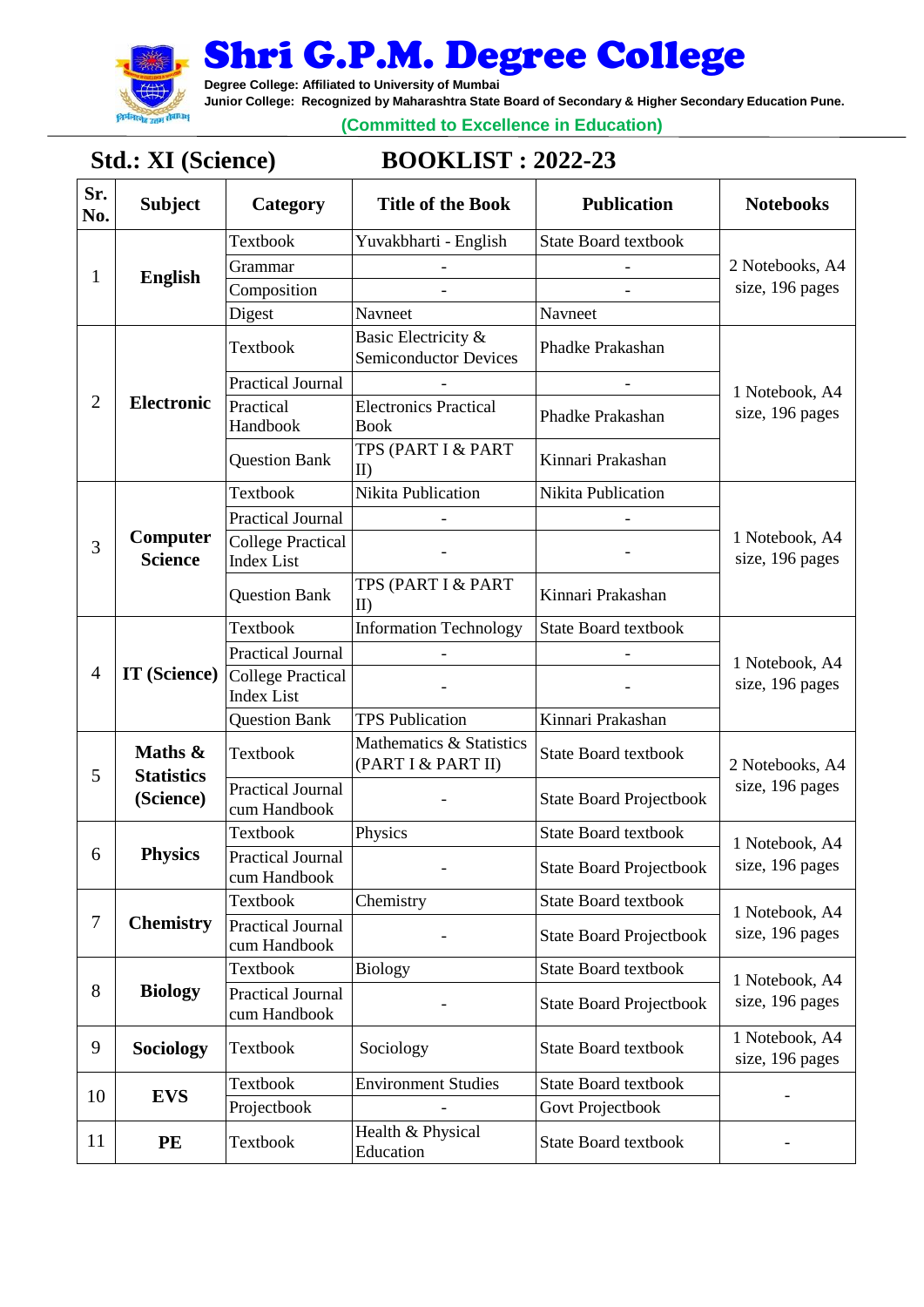

**Degree College: Affiliated to University of Mumbai** 

**Junior College: Recognized by Maharashtra State Board of Secondary & Higher Secondary Education Pune.** 

**(Committed to Excellence in Education)**

## **Std.: XI (Commerce) BOOKLIST : 2022-23**

| Sr.<br>No.     | <b>Subject</b>               | Category                | <b>Title of the Book</b>                                          | <b>Publication</b>             | <b>Notebooks</b>                   |
|----------------|------------------------------|-------------------------|-------------------------------------------------------------------|--------------------------------|------------------------------------|
|                | <b>English</b>               | Textbook                | Yuvakbharti - English                                             | <b>State Board textbook</b>    | 2 Notebooks, A4<br>size, 196 pages |
|                |                              | Grammar                 |                                                                   |                                |                                    |
| $\mathbf{1}$   |                              | Composition             |                                                                   |                                |                                    |
|                |                              | Digest                  | Navneet                                                           | Navneet                        |                                    |
|                |                              | Textbook                | Yuvakbharti - Hindi                                               | <b>State Board textbook</b>    | 2 Notebooks, A4<br>size, 196 pages |
| $\overline{2}$ | Hindi                        | Grammar                 |                                                                   |                                |                                    |
|                |                              | Composition             |                                                                   |                                |                                    |
|                |                              | Digest                  | Navneet                                                           | Navneet                        |                                    |
|                |                              | Textbook                | Yuvakbharti - Marathi                                             | <b>State Board textbook</b>    | 2 Notebooks, A4<br>size, 196 pages |
| 3              |                              | Grammar                 |                                                                   |                                |                                    |
|                | <b>Marathi</b>               | Composition             |                                                                   |                                |                                    |
|                |                              | Digest                  | Navneet                                                           | Navneet                        |                                    |
|                | IT                           | Textbook                | Information<br>Technology                                         | <b>State Board textbook</b>    | 1 Notebook, A4                     |
|                |                              | Practical<br>Journal    |                                                                   |                                |                                    |
| $\overline{4}$ | (Commerce)                   | College                 |                                                                   |                                | size, 196 pages                    |
|                |                              | Practical Index<br>List |                                                                   |                                |                                    |
|                |                              | <b>Question Bank</b>    | <b>TPS Publication</b>                                            | Kinnari Prakashan              |                                    |
| 5              | Maths &<br><b>Statistics</b> |                         | Mathematics &                                                     |                                | 2 Notebooks, A4                    |
|                |                              | Textbook                | <b>Statistics - State Board</b><br>textbook (PART I &<br>PART II) | <b>State Board textbook</b>    |                                    |
|                | (Commerce)                   | Practical               |                                                                   |                                | size, 196 pages                    |
|                |                              | Journal cum<br>Handbook |                                                                   | <b>State Board textbook</b>    |                                    |
| 6              | SP                           | Textbook                | Secretarial Practice                                              | <b>State Board textbook</b>    | 1 Notebook, A4                     |
|                |                              | <b>College Notes</b>    |                                                                   |                                | size, 196 pages                    |
| 7              | <b>BK</b>                    | Textbook                | Book Keeping &<br>Accountancy                                     | <b>State Board textbook</b>    | 1 Notebook, A4<br>size, 196 pages  |
|                |                              | <b>College Notes</b>    |                                                                   |                                |                                    |
| 8              | <b>OCM</b>                   | Textbook                | Organisation of<br>Commerce and<br>Management                     | <b>State Board textbook</b>    | 1 Notebook, A4<br>size, 196 pages  |
|                |                              | <b>College Notes</b>    |                                                                   |                                |                                    |
| 9              | <b>ECO</b>                   | <b>Textbook</b>         | Economics                                                         | <b>State Board textbook</b>    | 1 Notebook, A4                     |
|                |                              | <b>College Notes</b>    |                                                                   |                                | size, 196 pages                    |
|                | <b>EVS</b>                   | Textbook                | <b>Environment Studies</b>                                        | <b>State Board textbook</b>    |                                    |
| 10             |                              | Projectbook             |                                                                   | <b>State Board Projectbook</b> |                                    |
| 11             | PE                           | Textbook                | Health & Physical<br>Education                                    | <b>State Board textbook</b>    |                                    |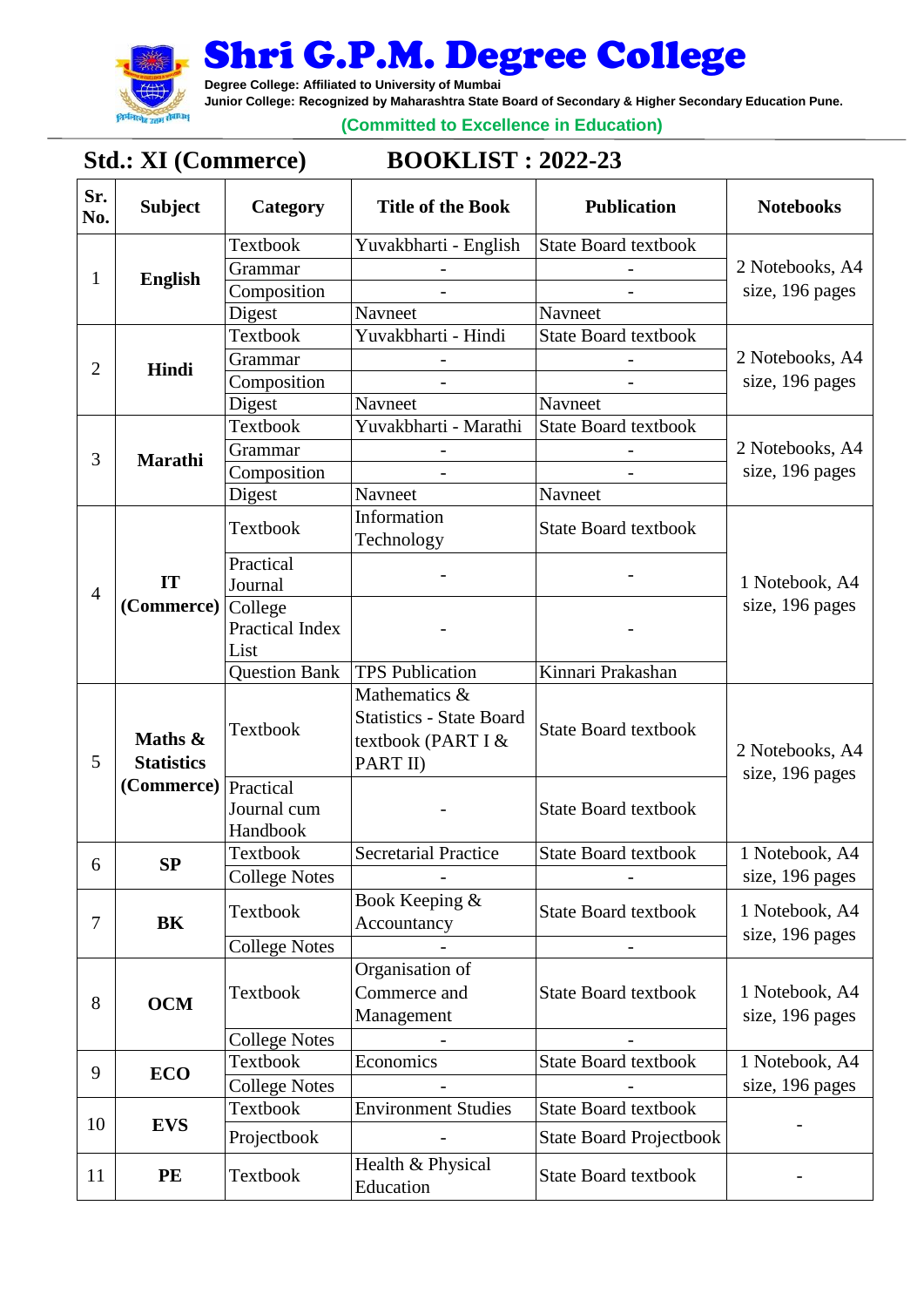

**Degree College: Affiliated to University of Mumbai**

**Junior College: Recognized by Maharashtra State Board of Secondary & Higher Secondary Education Pune.**

**(Committed to Excellence in Education)**

### **Std.: XII (Science) BOOKLIST : 2022-23**

| Sr.<br>No.     | <b>Subject</b>                            | Category                                      | <b>Title of the Book</b>                           | <b>Publication</b>             | <b>Notebooks</b>                   |
|----------------|-------------------------------------------|-----------------------------------------------|----------------------------------------------------|--------------------------------|------------------------------------|
| 1              | <b>English</b>                            | Textbook                                      | Yuvakbharti - English                              | <b>State Board textbook</b>    | 2 Notebooks, A4<br>size, 196 pages |
|                |                                           | Grammar                                       |                                                    |                                |                                    |
|                |                                           | Composition                                   |                                                    |                                |                                    |
|                |                                           | Digest                                        | Navneet                                            | Navneet                        |                                    |
|                | Electronic                                | Textbook                                      | Applied & Digital<br>Electronics                   | Phadke Prakashan               | 1 Notebook, A4<br>size, 196 pages  |
| $\overline{2}$ |                                           | <b>Practical Journal</b>                      |                                                    |                                |                                    |
|                |                                           | Practical<br>Handbook                         | Electronics Practical Book   Phadke Prakashan      |                                |                                    |
|                |                                           | <b>Question Bank</b>                          | TPS (PART I & PART II)                             | Kinnari Prakashan              |                                    |
|                |                                           | Textbook                                      | <b>Computer Science</b>                            | Nikita Publication             |                                    |
|                | Computer                                  | <b>Practical Journal</b>                      |                                                    |                                | 1 Notebook, A4                     |
| 3              | <b>Science</b>                            | <b>College Practical</b><br><b>Index List</b> |                                                    |                                | size, 196 pages                    |
|                |                                           | <b>Question Bank</b>                          | TPS (PART I & PART II)                             | Kinnari Prakashan              |                                    |
|                |                                           | Textbook                                      | <b>Information Technology</b>                      | <b>State Board textbook</b>    | 1 Notebook, A4<br>size, 196 pages  |
|                | IT (Science)                              | <b>Practical Journal</b>                      |                                                    |                                |                                    |
| 4              |                                           | <b>College Practical</b><br><b>Index List</b> |                                                    |                                |                                    |
|                |                                           | <b>Question Bank</b>                          | <b>TPS Publication</b>                             | Kinnari Prakashan              |                                    |
| 5              | Maths &<br><b>Statistics</b><br>(Science) | Textbook                                      | Mathematics & Statistics -<br>(PART I & PART II)   | <b>State Board textbook</b>    | 2 Notebooks, A4<br>size, 196 pages |
|                |                                           | <b>Practical Journal</b><br>cum Handbook      |                                                    | <b>State Board Projectbook</b> |                                    |
|                | <b>Physics</b>                            | Textbook                                      | Physics                                            | <b>State Board textbook</b>    | 1 Notebook, A4                     |
| 6              |                                           | <b>Practical Journal</b><br>cum Handbook      |                                                    | <b>State Board Projectbook</b> | size, 196 pages                    |
|                | <b>Chemistry</b>                          | Textbook                                      | Chemistry                                          | <b>State Board textbook</b>    | 1 Notebook, A4<br>size, 196 pages  |
| 7              |                                           | <b>Practical Journal</b><br>cum Handbook      |                                                    | <b>State Board Projectbook</b> |                                    |
|                | <b>Biology</b>                            | Textbook                                      | <b>Biology</b>                                     | <b>State Board textbook</b>    | 1 Notebook, A4<br>size, 196 pages  |
| 8              |                                           | <b>Practical Journal</b><br>cum Handbook      |                                                    | <b>State Board Projectbook</b> |                                    |
| 9              | Sociology                                 | Textbook                                      | <b>Understanding Indian</b><br>Society             | <b>State Board textbook</b>    | 1 Notebook, A4<br>size, 196 pages  |
| 10             | <b>EVS</b>                                | Textbook                                      | <b>Environment Education</b><br>and Water security | <b>State Board textbook</b>    |                                    |
|                |                                           | Projectbook                                   |                                                    | <b>State Board Projectbook</b> |                                    |
| 11             | PE                                        | Textbook                                      | Health & Physical<br>Education                     | <b>State Board textbook</b>    |                                    |